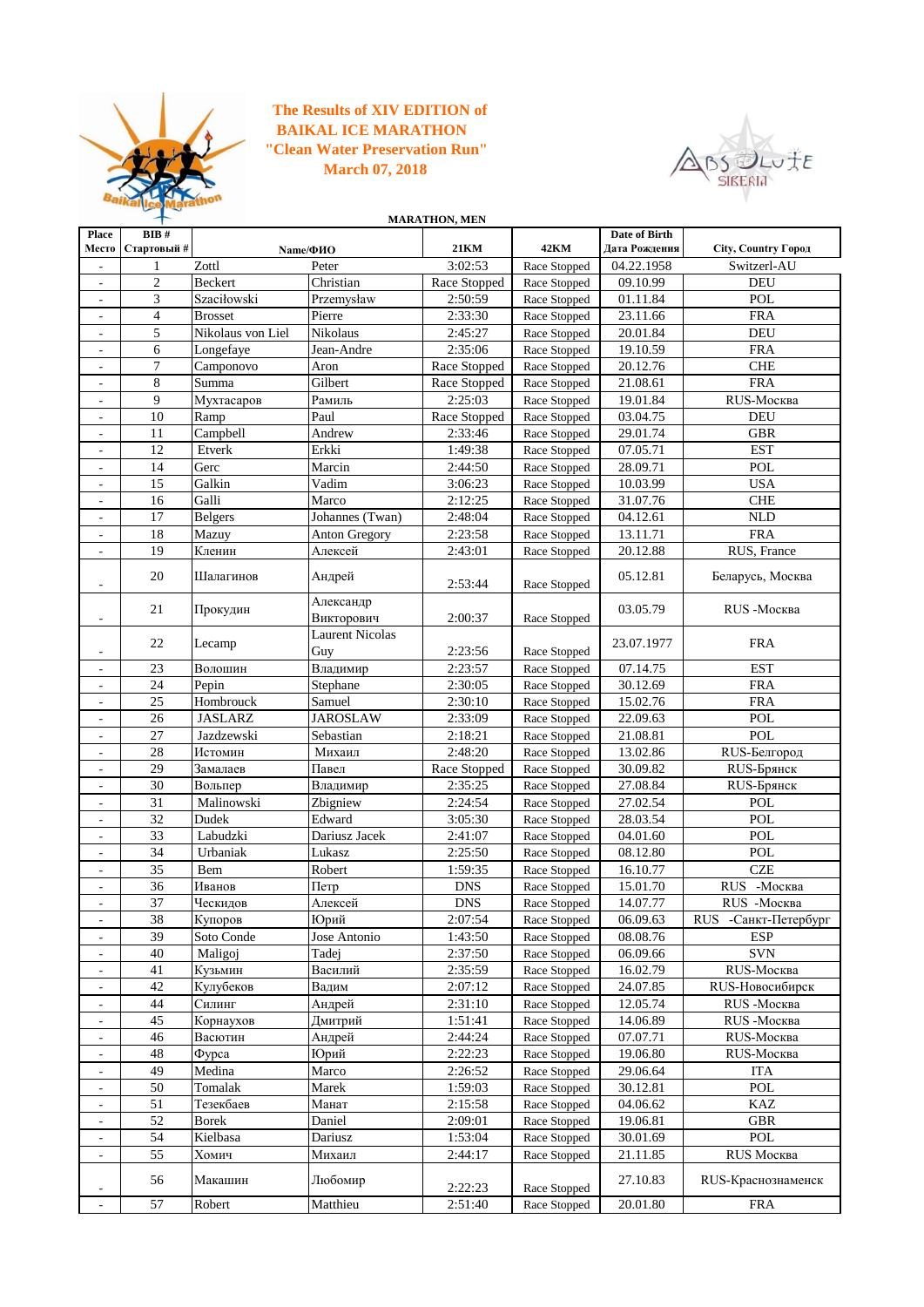| $\overline{\phantom{a}}$ | 58              | Каменев                 | Максим          | 1:59:10      | Race Stopped | 17.05.77   | RUS-Тюмень            |
|--------------------------|-----------------|-------------------------|-----------------|--------------|--------------|------------|-----------------------|
| $\overline{a}$           | 59              | Козырев                 | Евгений         | 2:03:40      | Race Stopped | 24.07.79   | RUS-Новоуральск       |
| $\frac{1}{2}$            | $\overline{60}$ | Подтетерин              | Вячеслав        | 2:55:03      | Race Stopped | 03.11.80   | RUS-OMCK              |
| $\overline{\phantom{a}}$ | 61              | Tang                    | Lei             | 2:25:19      | Race Stopped | 26.03.82   | <b>CHN</b>            |
| $\overline{\phantom{a}}$ | 62              | KUWABARA/ MR            | <b>TARO</b>     | 2:18:23      | Race Stopped | 18.05.80   | <b>JPN</b>            |
| $\overline{a}$           | $\overline{63}$ | TAKEWAKI/MR             | <b>DAICHI</b>   | 2:27:25      | Race Stopped | 04.08.84   | <b>JPN</b>            |
| $\overline{a}$           | 64              | WAKAMATSU/<br><b>MR</b> | <b>HAYATO</b>   | 2:55:05      | Race Stopped | 05.12.79   | <b>JPN</b>            |
| $\overline{a}$           | 65              | <b>OHYA/MR</b>          | <b>MORIHIRO</b> | 2:59:10      | Race Stopped | 25.05.87   | <b>JPN</b>            |
| $\overline{\phantom{a}}$ | 66              | <b>ONISHI/MR</b>        | YOHEI           | 3:02:03      | Race Stopped | 27.01.79   | <b>JPN</b>            |
| $\overline{\phantom{a}}$ | 68              | Калихман                | Аркадий         | 2:33:22      | Race Stopped | 04.10.1947 | <b>RUS</b>            |
| $\overline{\phantom{a}}$ | $\overline{69}$ | Ishikawa                | Kazuki          | Race Stopped | Race Stopped | 04.01.90   | <b>JPN</b>            |
| $\overline{\phantom{a}}$ | 70              | Слесаренко              | Никита          | 2:46:57      | Race Stopped | 18.03.87   | RUS-Новосибирск       |
| $\overline{\phantom{a}}$ | $\overline{71}$ | Baum                    | Peter           | 2:24:23      | Race Stopped | 01.03.86   | DEU                   |
| $\overline{\phantom{a}}$ | 72              | Scheer                  | Klaus           | 2:51:33      | Race Stopped | 23.01.1969 | Germany/Friedberg     |
| $\overline{a}$           | 73              | Raschke                 | Ronny Danielo   | 2:29:10      | Race Stopped | 18.07.1984 | Germany/Struppen      |
| $\overline{\phantom{a}}$ | 74              | Ninnemann               | Maurice Rolf    | 2:39:54      | Race Stopped | 04.11.1984 | Germany/Düsseldorf    |
| $\overline{a}$           | 75              | Ingo                    | Plehwe          | 3:16:35      | Race Stopped | 04.06.1958 | Germany/Saarbrücken   |
| $\overline{a}$           | 76              | Jenisch                 | Holger Hans     | 2:39:54      | Race Stopped | 04.04.1961 | Germany/Schopfheim    |
| $\overline{\phantom{0}}$ | 77              | Chris                   | Jacob Marinus   | 3:09:31      | Race Stopped | 27.08.1961 | Netherlands/Renkum    |
| $\overline{a}$           | 78              | Vetterli                | Beat            | 2:31:12      | Race Stopped | 27.09.1975 | Switzerland/Dallenwil |
| $\overline{\phantom{a}}$ | 79              | Neuwerk                 | Kevin           | 2:29:25      | Race Stopped | 10.02.1988 | Germany/Hamburg       |
| $\overline{\phantom{a}}$ | 80              | Rainer                  | Manfred         | 2:23:11      | Race Stopped | 07.07.1956 | Germany/Kornwestheim  |
| $\overline{a}$           | 81              | van Genabith            | Michael         | 3:12:33      | Race Stopped | 11.09.1964 | Germany/Mannheim      |
| $\overline{a}$           | 82              | Войличенко              | Сергей          | 2:19:23      | Race Stopped | 28.03.73   | RUS-Иркутск           |
| $\frac{1}{2}$            | 83              | Говорин                 | Александр       | Race Stopped | Race Stopped | 09.09.90   | <b>RUS-Иркутск</b>    |
| $\overline{\phantom{a}}$ | 84              | Китов                   | Александр       | 2:52:47      | Race Stopped | 03.03.51   | RUS-Иркутск           |
| $\overline{a}$           | 85              | Деревнин                | Анатолий        | 2:53:37      | Race Stopped | 23.12.52   | RUS-Иркутск           |
| $\overline{a}$           | 86              | Гутаев                  | Валерий         | 2:09:41      | Race Stopped | 16.03.88   | RUS-Иркутск           |
| $\overline{a}$           | 91              | Umehara                 | Koji            | 3:20:50      | Race Stopped | 05.02.86   | <b>JPN</b>            |
| $\overline{a}$           | 110             | Derda                   | Dominique       | 3:04:18      | Race Stopped | 08.12.59   | FRA (Москва)          |
| $\frac{1}{2}$            | 124             | Головань                | Александр       | 2:39:20      | Race Stopped | 19.05.76   | RUS-OMCK              |
| $\overline{\phantom{a}}$ | 131             | Суставов                | Николай         | 2:45:26      | Race Stopped | 17.12.59   | RUS-OMCK              |
| $\overline{a}$           | 160             | Kokk                    | Kristo          | 2:10:59      | Race Stopped | 05.06.71   | <b>EST</b>            |

|                          |                     |                    | <b>MARATHON, LADIES</b> |              |              |                                |                       |
|--------------------------|---------------------|--------------------|-------------------------|--------------|--------------|--------------------------------|-----------------------|
| <b>Place</b><br>Место    | BIB#<br>Стартовый # | Name/@MO           |                         | <b>21KM</b>  | <b>42KM</b>  | Date of Birth<br>Дата Рождения | City, Country Город   |
|                          | 88                  | Булдакова          | Елена                   | 3:06:55      | Race Stopped | 20.07.84                       | RUS-Москва            |
|                          | 89                  | Затонская          | Надежда                 | 2:53:53      | Race Stopped | 25.05.66                       | RUS - Магнитогорск    |
| $\overline{\phantom{a}}$ | 90                  | Meeheh             | Sunny Choi              | Race Stopped | Race Stopped | 29.03.63                       | <b>USA</b>            |
| ٠                        | 92                  | Reglinska          | Joanna                  | 2:04:30      | Race Stopped | 16.08.88                       | POL                   |
|                          | 93                  | Orlowska           | Beata Izabela           | 2:33:02      | Race Stopped | 04.04.72                       | POL                   |
| ٠                        | 94                  | Полетаева          | Юлия                    | Race Stopped | Race Stopped | 22.04.92                       | <b>RUS</b><br>-Москва |
|                          | 95                  | Хайрутдинова       | Марина                  | 2:44:26      | Race Stopped | 07.12.84                       | RUS-Москва            |
| $\overline{\phantom{a}}$ | 96                  | Barahona           | Alicja                  | 2:44:48      | Race Stopped |                                | <b>USA</b>            |
|                          | 97                  | Puczylowska        | Katarzyna               | 2:35:07      | Race Stopped | 11.06.87                       | POL                   |
|                          | 98                  | Sikora             | Sylwia                  | 2:04:47      | Race Stopped | 28.10.87                       | POL                   |
|                          | 99                  | Карпюк             | Татьяна                 | 3:18:30      | Race Stopped | 21.09.87                       | RUS-OMCK              |
|                          | 100                 | <b>ISHIJIMA/MS</b> | <b>KAORI</b>            | Race Stopped | Race Stopped | 29.08.71                       | <b>JPN</b>            |
|                          | 101                 | Plehwe             | Ursula Marianne         | 3:17:29      | Race Stopped | 14.03.1957                     | Germany/Saarbrücken   |
|                          | 102                 | Wonde              | Kerstin                 | Race Stopped | Race Stopped | 10.02.1969                     | Germany/Krauschwitz   |
|                          | 103                 | Schröter           | Gabriele                | 3:12:41      | Race Stopped | 03.03.1966                     | Germany/Mannheim      |